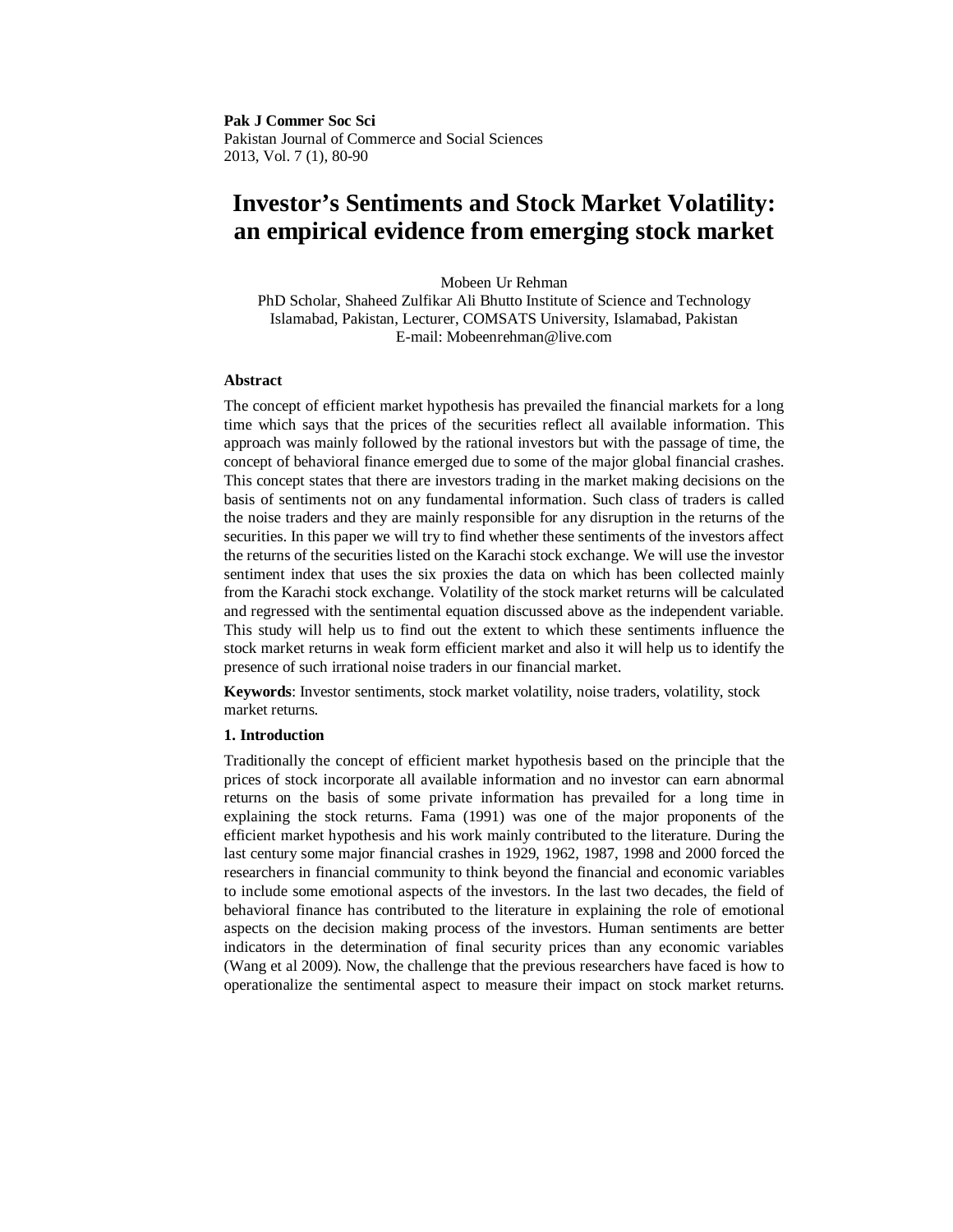There can be explicit sentimental proxies that directly tap the investor's response or can be implicit sentimental proxies that use trading patterns or market statistics as used by Finter and Ruenzi (2010), Lux (2008), Glaser et al (2009), Lahmiri (2011) etc. There can be many implicit sentimental proxies that helps to measure an impact on the volatility of stock returns but in this paper we will try to identify those proxies which not only are capable of measuring the impact but also are suitable to the prevailing conditions of the under study emerging market. Another consideration for the previous researchers was either the anomalies have impact on mature markets as well.

Many of the researchers found significant impact of these anomalies on the volatility of returns in developed markets Lux (2008), Finter and Ruenzi (2010) and Michelfelder and Pandya (2005). Therefore in studying the impact of these sentiments in a developing market, the selection of sentiments is crucial. Emerging markets in the world have higher volatility but the persistence is low as compared to the developed markets (Pandya 2005). Also the volatility in stock returns does influence the investor's sentiments in shaping their emotional perception about that particular company, but in this paper we will focus on measuring the impact of these sentiments on the volatility of stock returns. Huiwen (2012) divided the states of the stock markets into bull and bear markets to distinguish the various impacts of the investor sentiments on the volatility of the stock returns.

## *1.1 Significance of the study*

Significance of this study is to measure the impact of investor's sentiments on the volatility of stock market returns on Karachi Stock Exchange so that it will help investors by highlighting those sentiments that play a major role in the volatility of stock market returns and also the statistical analysis will highlight the persistence of these sentimental shocks.

#### *1.2 Aim of the study*

Aim of this paper is to highlight the impact of investor's sentiments on the stock market returns and to construct investor's sentiment index by selecting the most relevant sentimental proxies influencing stock market volatility.

#### *1.3 Research question*

- $\triangleright$  To what extent the stock market volatility can be explained by the investor's sentiments?
- $\triangleright$  To what extent we can summarize the investor sentiments in an index to explain the volatility in stock market returns?

# *1.4 Delimitations of the study*

There can be many other sentimental proxies that may have influence on the stock market return volatility but we will only highlight those having major impact on the volatility of stock returns. Also there can be many explicit sentimental proxies that can be obtained by direct investor's surveys, interviews and questionnaires but in this study we have only taken implicit market sentimental proxies and this is our delimitation of the study.

# **2. Literature Review**

Previous market crashes have mainly focused on the concept of efficient market hypothesis thus ignoring the effect and importance of investor's sentiments but now increasing number of investors do believe on noise trader's theory and sentimental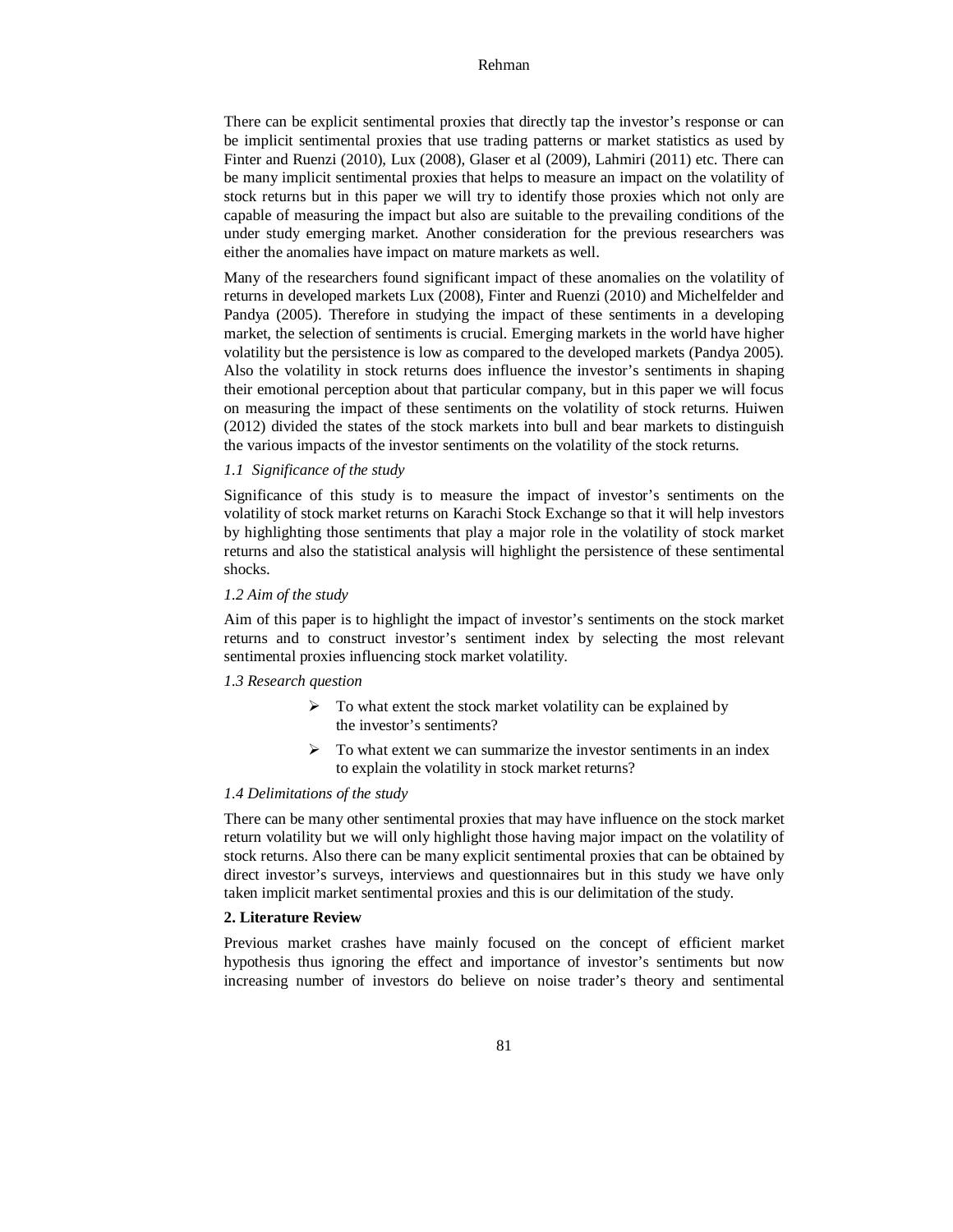approaches of the investors (Li et al 2008). Financial markets are composed of mainly three types of investor's first one are the rational traders whose decisions are solely based on fundamental knowledge, then second type are the emotional investors making decision on emotions, self perceptions and finally the noise traders who make random decisions without any logical basis (Kuzmina 2010). Noise traders are present in almost every stock market but their impact is influenced by whether the market is emerging or stable enough to absorb such disorders or distortions caused by these noise traders. If the effect of these noise traders does not cancel out in aggregate, then the risk for arbitragers increases. Noise traders have a major role in the disruption in regularity of the rational investors as their non-fundamental knowledge makes it more risky for the arbitrager, thus having noise impact on the stock market returns and vice versa. These noise traders have no sophisticated or specialized knowledge and their emotions play a major role in their investment decisions in stock markets (Glaser et al 2009).

The sentiments of these noise traders are of much importance in making their decision about the stock trading as they have no sophisticated knowledge, thus earning inferior returns and are eventually driven out of the market in the long run (Schmitz et al 2005). There are stocks listed in different stock markets with trading in relatively different prices. This difference can be attributed to the local sentiments prevailing in the respective markets in which these shares are being operating. Also capital flow of different markets is a way to judge sentiments that are involved in the difference in prices of these stocks. (Baker et al 2009). Mutual funds flows have also been considered as a substitute of investor sentiments while measuring the impact of investor sentiments on the Chinese markets, however the results were slightly inconsistent with the previous researches as the Chinese markets are not considered as efficient markets therefore exhibiting stronger impact on the stock market returns (Chi *et al*, 2012).

Closed end funds are also considered as negative sentimental factor as these are normally known to be held by individual investors. Small firms are more sensitive to noise traders having low institutional ownership (Qiu and Welch 2005). Investor sentiments have a major role in the investment decisions made by the companies as due to the sentimental decisions the market pricing of the stocks is influenced and as a result the stocks are underpriced or overpriced, resulting in a change in manager's attitude towards the investment decisions (Polk and Sapienza 2004). More sentiment sensitive stocks are smaller, younger, growing with lower dividend yield. According to him, if the sentimental aspect is to be priced then the high sentimental sensitive stocks should earn greater yields than the lower sentimental sensitive stocks (Glushkov 2005).

Huiwen (2012) measured the impact of investor sentiments under different states of the markets on the returns and volatilities of the stock markets. His results shows that when the noise traders having misperceptions about the prices of the assets accumulate, their behavior makes the prices of the assets deviate from their fundamental values, however optimistic noise traders will make the fundamental values deviate further. Many studies in the behavioral finance area tried to bring to surface proxies for investor's sentiments that were thought to play a significant role in investor's decision making regarding the stock returns but in making a comparative analysis of the techniques able to predict stock returns and behaviors, majority of them did not succeed (Lahmiri 2011). There exists a positive correlation between the buy sell imbalances i.e., when investors buy (sell) one group of securities, they tend to buy (sell) the other group of securities. Similarly, there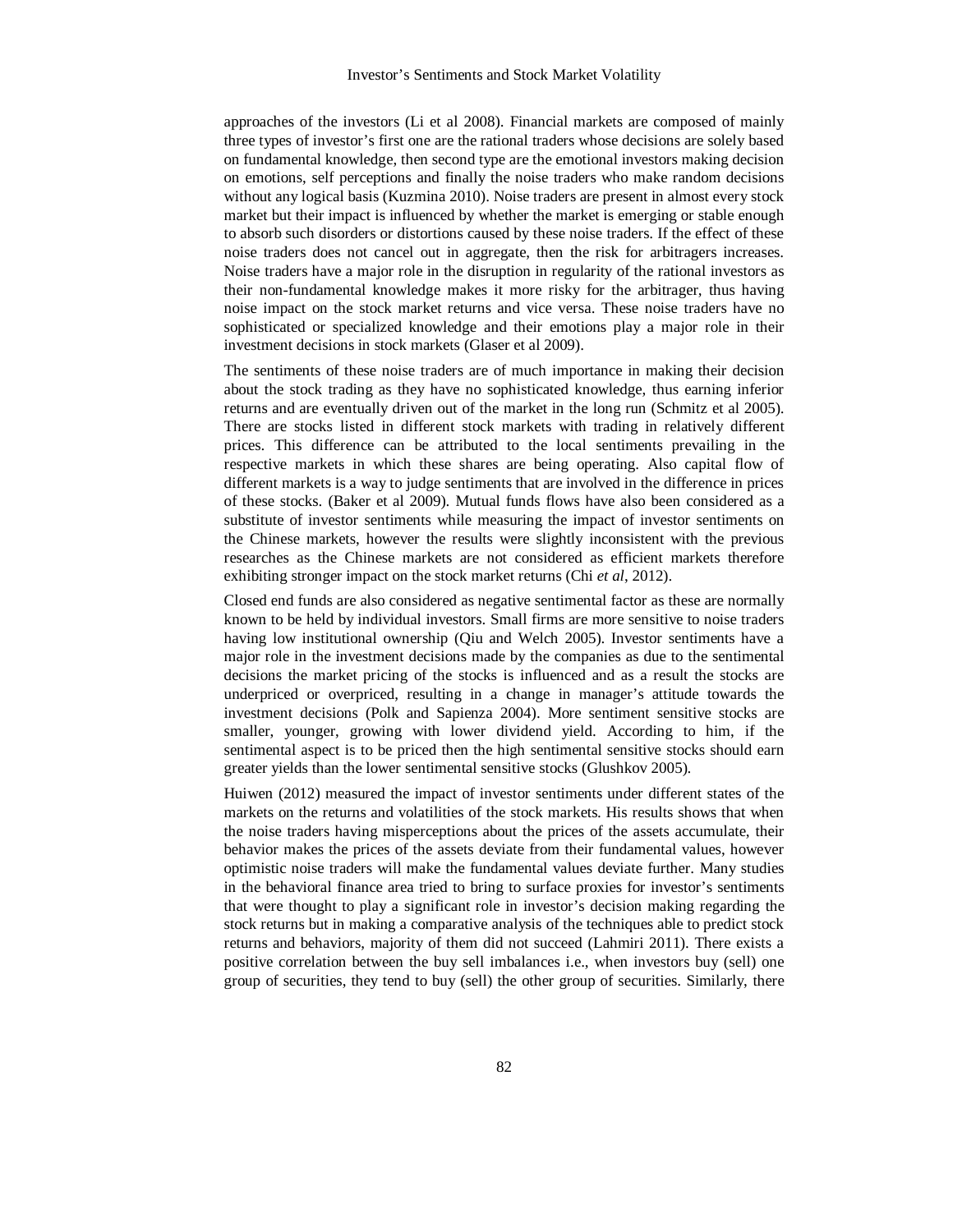exists a positive correlation between two investors group, i.e., if one buy (sell) the stocks, the other group also buy (sell) the same stock (Kumar and Lee 2006). Investors sentiments are also quite difficult to calculate and different researchers used different proxies to measure the investor's sentiments e.g. consumers confidence, IPO returns, trading volume etc, but calculating the proxies alone without differentiating the stocks is not sufficient, for example there is also a need to differentiate between stocks that are more sensitive to these sentiments compared to the ones that are not prone to these noise trader's sentiments i.e. more insensitive stocks (Finter*et* al, 2010). According to Glushkov (2005), stock's sensitivity can be attributed to the sentimental beta so that some stocks are more sensitive to the sentiments than others. The correlation in the returns of two different stocks depends upon the correlation in their fundamental values with no sentiments playing any role as the impact of such sentiments is cancelled by the arbitragers (Kumar and Lee 2006).

Bialkowski et al (2012) observed that the Muslim countries stock markets have low volatility and high returns during the month of Ramadan without any fundamental justification therefore presenting common optimistic beliefs leading investment decisions. Calendar anomalies also play an important role in the stock prices and the variation is different in different parts of the world. These patterns of anomalies in different parts of the world differ according to their relative markets and thus fail to constitute worldwide similar phenomena (Depenchuk et al 2010). Yang and Wu (2010) checked the relationship between stock prices and investor sentiment in a Taiwanese stock market and found a sequential relationship. For calendar anomalies, day of the week effect is crucial only in those financial markets where shares trading is thick and normalized and in those markets where deviations from the normality exists. So globally, these days of the week, or Monday effects does not play significant role as the investors are not rational and neither have fundamental knowledge nor play the role of the arbitrager. The Saturday effect or so called Monday effect is not visible in emerging markets where stock trading is infrequent, thin and its manifestation is not visible (Al Khazali et al 2010). Media is also one of the important sentimental factors responsible in fluctuations of the stock market returns, trading in the stock markets and so has the ability of the media to have reflection on the price changes in the stock market. However, the content of the media is important and also the reputation of the media among the potential investors that are prone to such pessimism news (Tetlock 2005).

Contrary to efficient market hypothesis there are two assumptions that need to be focused, first the rational investors that have complete and more sophisticated knowledge and the second one is the existence of these irrational trading investors that have no fundamental beliefs and so the arbitrageurs cannot control the noise created by these irrational investors and therefore these noise traders affect the security returns (Shleifer and summers 1990). In the context of classical finance, the rational calculations about the stock returns bring estimated value close to the intrinsic value of the security, unlike in case of noise traders where the sentimental judgments about the stock returns overvalue or undervalue any asset far extent (Lahmiri 2011). Short term effects are hold more and price pressure effects whereas long term effects are volatility in the returns following the actions of variations in sentiments (Lei et al 2011). The stock markets in reality are too vast and complicated that selecting merely few factors of these biases (sentiments) will not serve the purpose. The main goal is to pinpoint those factors that shape the sentiments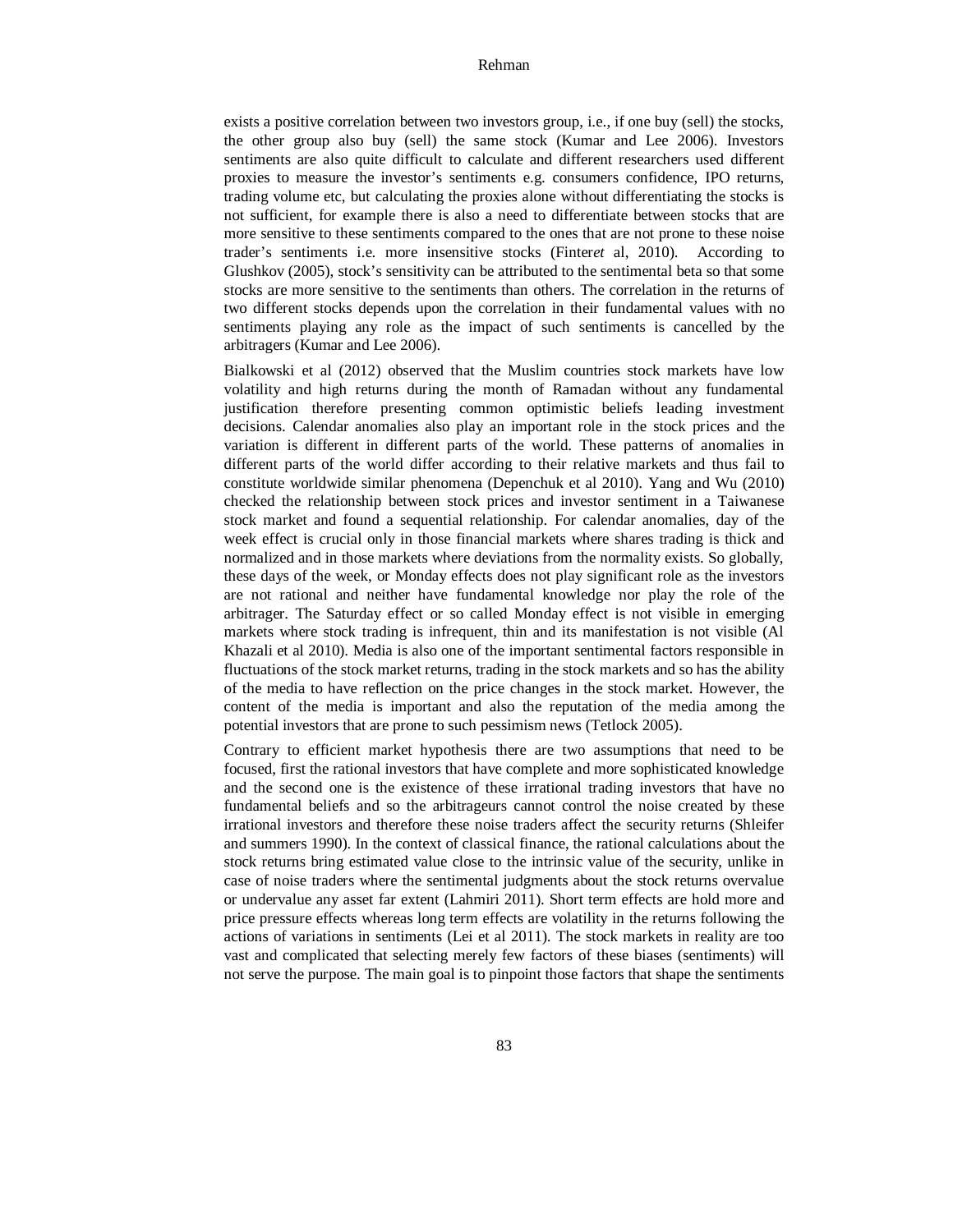in making decision about stock trading rather than pointing that these sentiments affect the stock market returns (Baker and Wurgler 2006). In behavioral finance studies, many proxies of the investor's sentiments i.e., investor's mood, trading volume and closed end fund discount have been identified to measure the impact of these sentiments in the decision making process of the investors (Lahmiri 2011). Baker and Wurgler (2006) mentioned some proxies that play a major role in shaping the sentiments of these irrational traders. These proxies are investors surveys, retail investor traders, investor mood, trading volumes, mutual fund flows, dividend premium, closed end fund discount, option implied volatility, IPO's first day returns, IPO's volume, insider trading and equity issues over total new issues. In real markets, investor's sentiments are treated as a proxy measure of the noise trader's behaviors. These sentiments can affect the returns both in the long and short term.

The sentiments of investors do play an important role in returns of the stock market if the retail investors are in great number but in developed markets, the institutional investors are in dominant position and therefore minimize the influence of this volatility of returns due to the sentiments of these irrational traders (Finter etal 2010). But, even in the developed market, the investors spend less time in investment analysis and more time on trading activities mainly based on the information from their counterparts, resulting in a deviation from the market co movements and therefore assets dominated by such kind of investors could be characterized by pricing anomalies (Kumar and Lee 2006). Noise traders have the capability to limit the activities of the arbitrageurs and therefore they themselves earn smart money. So, sentiments of the noise traders do explain the excessive returns by the retail investors as it is the systematic part of the risk present in the market (Lux 2008). According to him, sentiments do not provide any additional information about the stocks except the information content and past returns of the stocks. So, if any additional information is available, then the process of the arbitrage will be evoked. Noise traders risk exists in most of the markets and these noise traders have above average returns than the rational investors.

Stocks that have not been performing well or having low current market prices are perceived by the irrational investors to have low returns in the future also, whereas any stock that is not performing well is expected to have low price to earning ratio, but indirectly with this low ratio they are earning more on the market price of a specific stock, so investors usually make investment decisions based on beliefs held by them (Liang and Ouyang 2010). According to Michelfelder and Pandya (2005), the volatility shocks are persistent for smaller time in mature markets than the emerging markets and similarly non trading days have less impact on the mature markets as in these markets the developed information systems do not allow such information to accumulate for a long time to eventually have a collective volatility effect. Conditional volatility of stocks is more influenced by negative shift in sentiments as compared to positive shift in sentiments. Sentiments do have an influence on the prices of the stock especially in the emerging stock markets (Huerta and Liston 2011). Sentiments do have forecasting power about the stock returns but it is limited and the more volatility is shown by the negative stock returns. The sentiments and negative shocks to the returns are neutralized by the arbitrageurs, still the sentiments play additional role in such transactions (Wang et al 2009).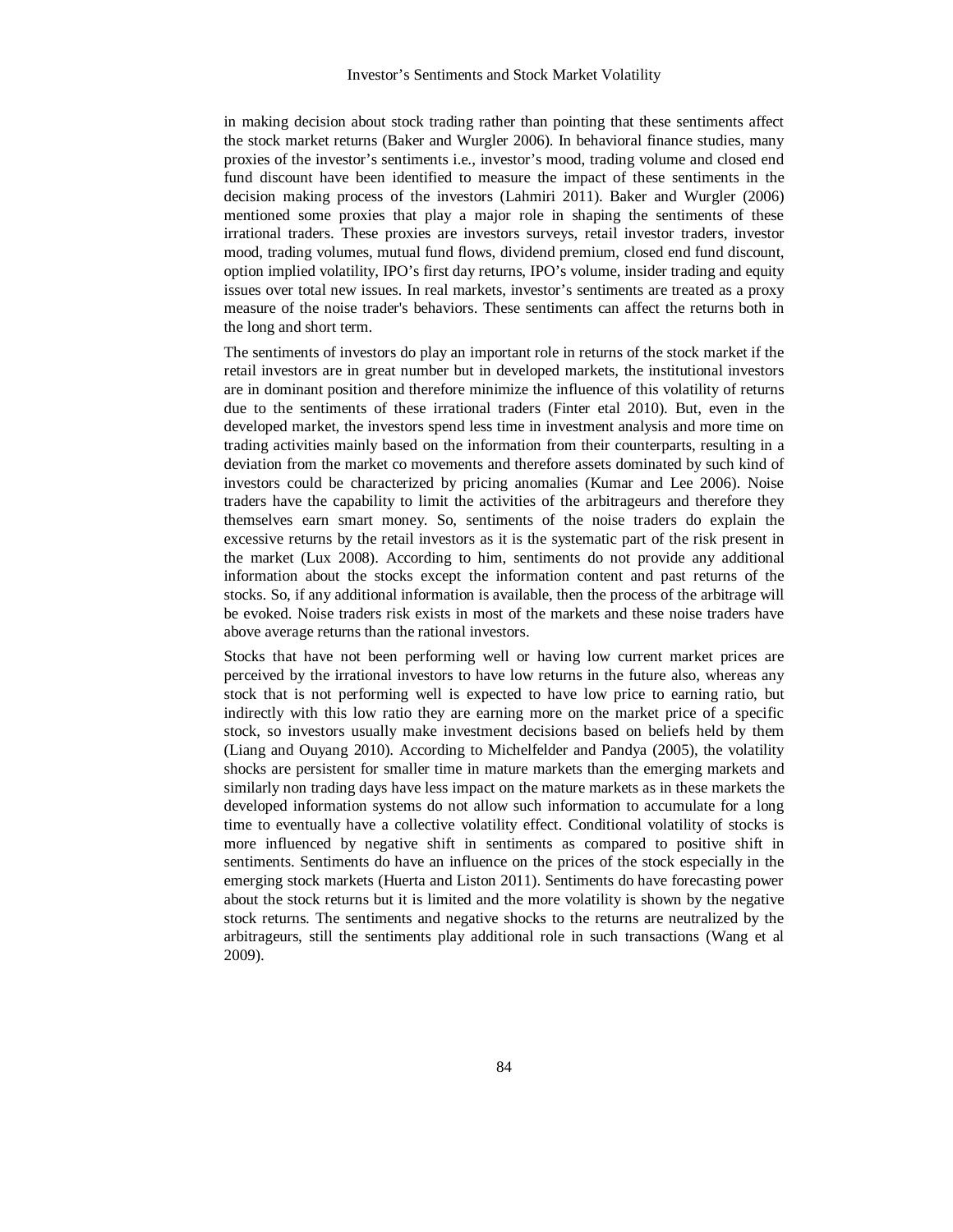## **3. Methodology**

As identified in the literature, there can be many proxies that can be included in the sentimental index and many of the previous researchers used different proxies according to their understanding having major impact on stock market returns. In this study six sentimental proxies have been included in the investor sentimental index and these are number of initial public offerings in a year, first day returns on these initial public offerings, closed end fund discount, dividend premium, equity/debt ratio and average daily turnover in Karachi stock exchange. Chi et al (2012) also constructed the measure of investor sentiments based on the flow of mutual funds for individual stocks and after that also measured the relationship between the investor sentiments, stock market returns and also the stock market volatility.

The above mentioned proxies have been included by different researchers in measuring the impact of these proxies on the stock market volatility. According to Baker et al (2009), low long term returns are suggestive of perfect market timings relative to the market index. Initial public offerings are the number of initial public offerings made during a year. Returns on in initial public offerings are the average first day returns on these IPO's during the year. According to Baker and Wurgler (2006), initial public offerings earn sometimes remarkable returns that it becomes very much difficult to define the role of investor's enthusiasm behind it. According to Finter et al (2010), the return on the initial public offering is defined as the difference between the IPO's offer price and the initial price of the stock at the first trading day. Closed end fund discount is defined as the difference between the net asset value of the closed end mutual funds and their market price. The closed end fund discount proxy has been defined by many of the past researchers including Baker and Wurgler (2006), Neal and Wheatley (1998) and Lee, Shleifer and Thaler (1991). According to these researchers, disproportionally holding the closed end mutual funds, the average value of closed end funds may be a sentimental index if the behavior of retail investors is bearish.

Average daily turnover is defined as total volume over the year divided by the total capitalization at the end of the prior year. Baker and Wurgler (2006) defined market turnover as the trading volume divided by the number of shares listed on the stock exchange. We have calculated the turnover of the shares listed on the Karachi stock exchange following this definition of Baker and Wurgler (2006).

Divided premium is defined as the difference between the average market to book values of dividend paying and non paying dividend stocks (Baker and Wurgler 2006). An analogy to the dividend premium is volatility premium is also used by Baker et al (2009) which simply defines the time when the valuations of the high volatile stocks are high or low as compared to the valuations of the low volatility stocks. Equity to debt ratio has also been used by baker and Wurgler (2006), and is defined as the proportion of equity issuance to the total equity and long term debt issuance.

The investor sentiment equation resulting from the above mentioned discussion and including all the highlighted proxies is given below.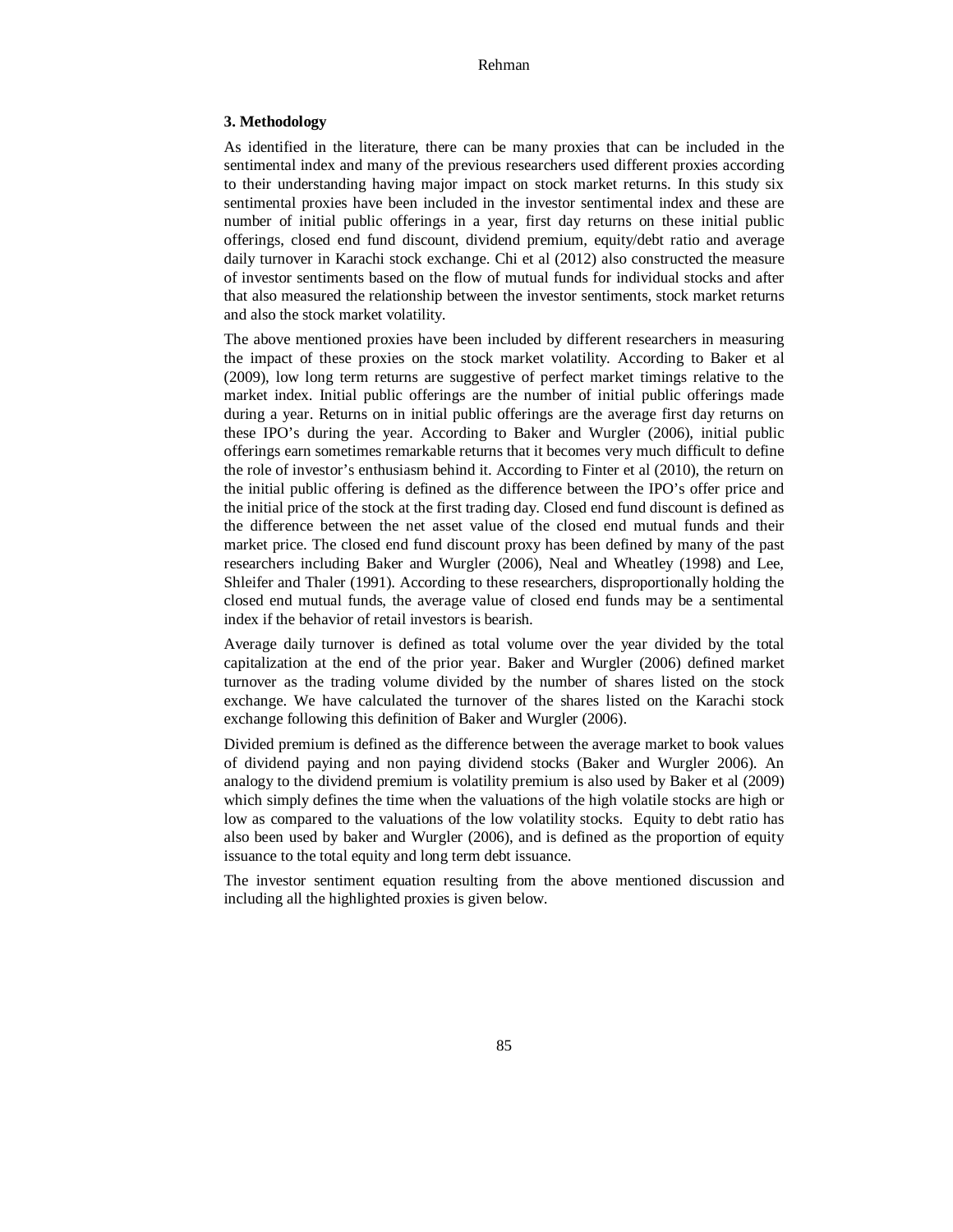| <b>Sentiment</b> | Index | $=$ | 0.1873DP | 0.5109NOIPO                                              |  |
|------------------|-------|-----|----------|----------------------------------------------------------|--|
|                  |       |     |          | $0.3960$ CEMFD+0.3956FDRIPO + 0.4672KSET + 0.4151EQSHARE |  |

Where, **DP**=Dividend Premium **NOIPO**= Number of initial public issues in a single year **CEMFD**= Closed end mutual fund discount **FDRIPO**= First day return on initial public offering **KSET**= Share turnover in Karachi stock exchange **EQSHARE**= Equity share in total equity and long term debt issuance

This above mentioned sentiment equation has been taken from the Shah (2011) work and principal component analysis (PCA) has been applied on the variables to form the sentiment equation. have measured the volatility in stock market returns attributed to our independent sentimental proxies. The stock market volatility is calculated using the Eviews software and generalized auto regressive conditional heteroscedasticity model (GARCH) has been applied whereas the data on the sentimental proxies was not directly available so these sentimental proxies were calculated and the data for calculation was taken from the State bank of Pakistan website, the securities and exchange commission of Pakistan, and the returns on the stocks were calculated from Karachi stock exchange website. Through the use of sentimental equation mentioned above, daily value of the sentimental index is computed and then the stock market volatility was regressed through this sentimental value as an independent variable. Monthly data is obtained from 2001 to 2011 for the stock market returns as well as for all the independent variables.

| <b>Descriptive</b><br><b>Statistics</b> | <b>Number</b><br>$\it{of}$<br>$\bm{I} \bm{P} \bm{O} \bm{\prime} \bm{s}$ | Avg. 1st<br>Day<br><b>Returns</b><br>on<br>$\bm{I} \bm{P} \bm{O} \bm{\prime} \bm{s}$ | Daily<br>Avg.<br><b>Turnover</b> | <b>Equity/Debt</b><br><b>Ratio</b> | <b>Closed</b><br>End<br><b>Fund</b><br><b>Discount</b> | <b>Dividend</b><br><b>Premium</b> |
|-----------------------------------------|-------------------------------------------------------------------------|--------------------------------------------------------------------------------------|----------------------------------|------------------------------------|--------------------------------------------------------|-----------------------------------|
| Mean                                    | 3.948                                                                   | 14.966                                                                               | 326.166                          | 28.482                             | 3.537                                                  | 0.905                             |
| <b>Standard</b><br><b>Error</b>         | 0.224                                                                   | 0.601                                                                                | 38.976                           | 0.233                              | 0.235                                                  | 0.011                             |
| <b>Median</b>                           | 3.065                                                                   | 15.314                                                                               | 2.137                            | 29.478                             | 2.201                                                  | 0.935                             |
| Mode                                    | 2.044                                                                   | 15.314                                                                               | 0.753                            | 28.874                             | 2.201                                                  | 0.749                             |
| <b>Standard</b><br>Dev                  | 2.570                                                                   | 6.907                                                                                | 447.798                          | 2.674                              | 2.706                                                  | 0.126                             |
| <b>Sample</b><br>Var.                   | 6.604                                                                   | 47.709                                                                               | 200,523.477                      | 7.148                              | 7.320                                                  | 0.016                             |
| <b>Kurtosis</b>                         | $-0.021$                                                                | 0.109                                                                                | 0.390                            | $-0.669$                           | 0.975                                                  | $-1.099$                          |
| <b>Skewness</b>                         | 1.119                                                                   | $-0.949$                                                                             | 1.210                            | $-0.919$                           | 1.343                                                  | $-0.537$                          |
| Count                                   | 132.000                                                                 | 132.000                                                                              | 132.000                          | 132.000                            | 132.000                                                | 132.000                           |

## **4. Data Analysis and Interpretation**

**Table: 1 Descriptive Statistics**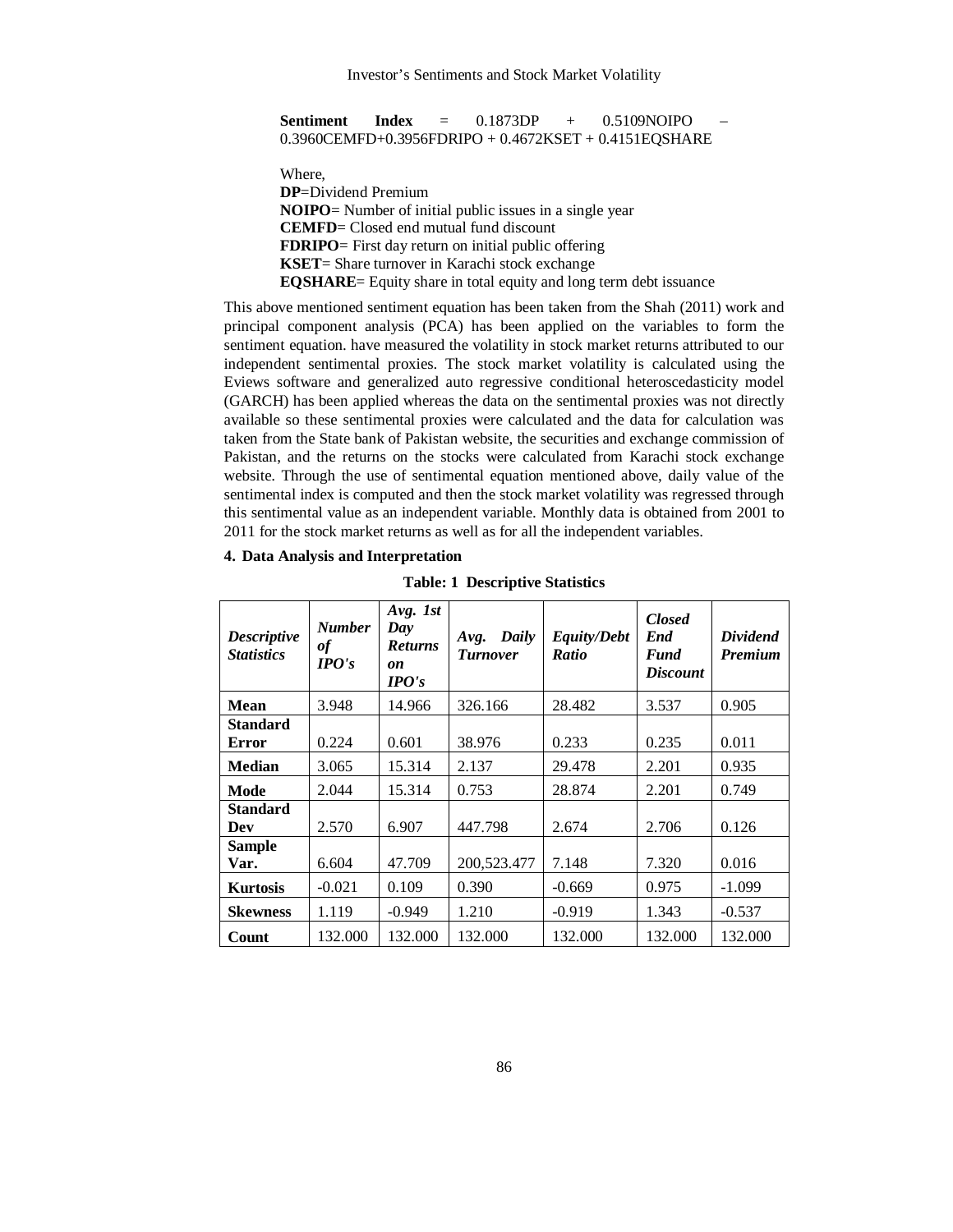## **Regression Equation**

 $Y=\alpha + \beta X$ 

Where,

Y=Stock Market Volatility  $x$  (Investor's sentiments) = 0.1873DP + 0.5109NOIPO – 0.3960CEMFD+0.3956FDRIPO

+ 0.4672KSET + 0.4151EQSHARE

**Table: 2. Regression Statistics**

| <b>Regression Statistics</b> |          |  |  |  |
|------------------------------|----------|--|--|--|
| <b>Multiple R</b>            | 0.619362 |  |  |  |
| <b>R</b> Square              | 0.383609 |  |  |  |
| <b>Adjusted</b><br>R         |          |  |  |  |
| <b>Square</b>                | 0.375975 |  |  |  |
| <b>Standard Error</b>        | 0.005041 |  |  |  |
| <b>Observations</b>          | 132      |  |  |  |

The volatility of the stock market returns is regressed by the investor's sentiments and the value of R square is 0.3760 showing that 37.60 percent of the volatility in the stock market returns is explained by the investor's sentiments that we have taken in our study. So it shows the overall measure of the strength of the association. In the analysis of variance table, the p value associated with the F value is very small i.e., 0.000 which shows that the independent variable reliably predict the dependent variable or we can say that the group of independent variable shows a statistically significant relationship with the dependent variable, whereas t value is also 9.029 with p value of 0.000 which is also significant. There can be many other independent variables that can be included when forming the sentiment equation through the principal component analysis and therefore the value of R square can be increased through it if such independent variables account for significance variation in the volatility of the stock market returns.

| <b>ANOVA</b>      | df | SS    | MS    |        | Significance |
|-------------------|----|-------|-------|--------|--------------|
| <b>Regression</b> |    | 0.002 | 0.002 | 81.527 | 0.000        |
| <b>Residual</b>   | 31 | 0.003 | 0.000 |        |              |
| Total             | 32 | 0.005 |       |        |              |

**Table: 3 Analysis of Variance ( I )**

**Table: 3 Analysis of Variance ( II )**

|              | Coefficients            | <b>Standard</b><br>Error | t Stat                  | <b>P-value</b> |
|--------------|-------------------------|--------------------------|-------------------------|----------------|
| X Variable 1 | 6.79718E-06 7.52795E-07 |                          | $9.029254769$   1.9E-15 |                |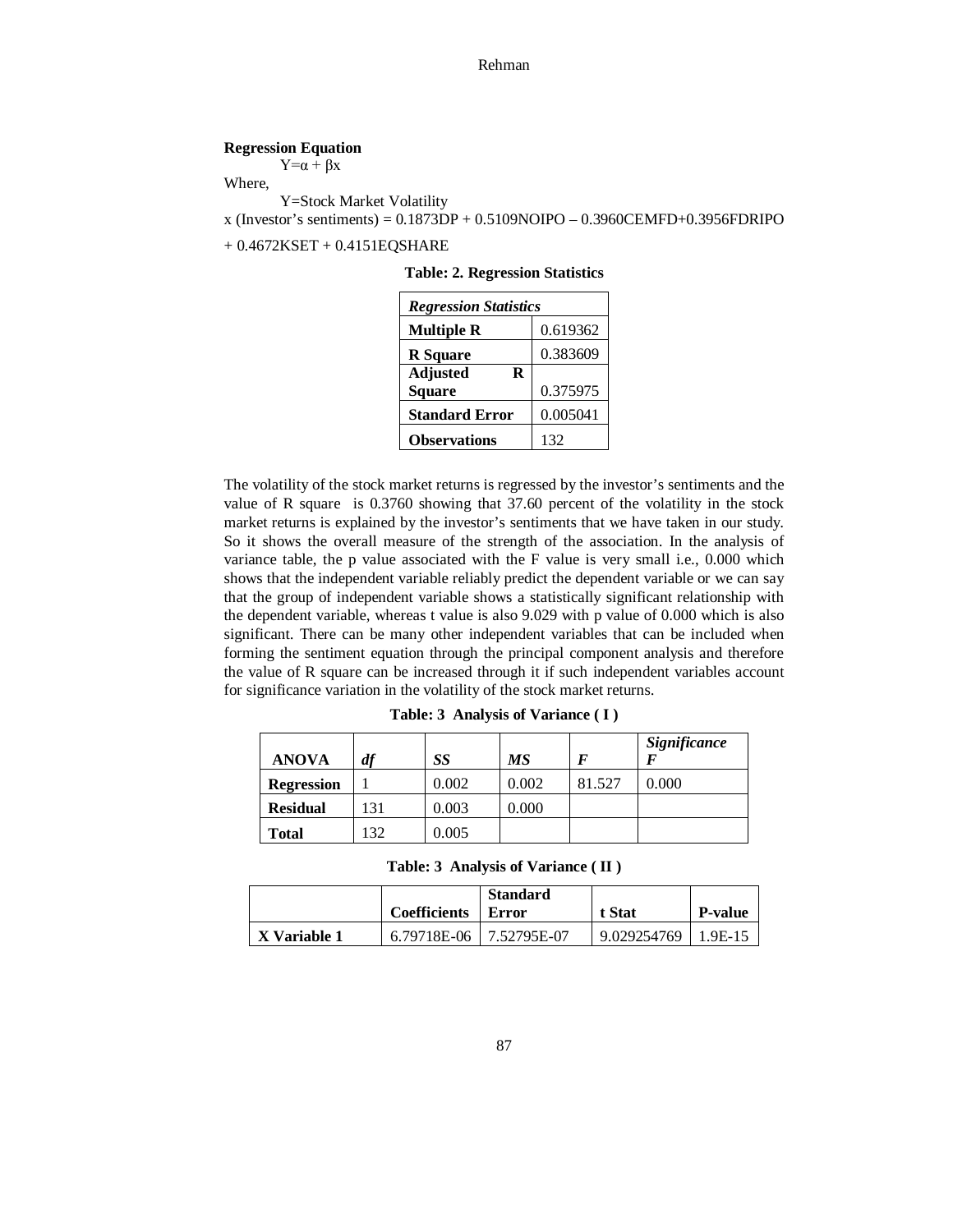|                                                     | <b>Number</b><br>of<br>$IPO's$ | Avg. 1st<br>Day<br><b>Returns</b><br>on IPO's | Avg.<br>Daily<br><b>Turnover</b> | <b>Equity/Debt</b><br>Ratio | <b>Closed</b><br>End<br><b>Fund</b><br><b>Discount</b> | <b>Dividend</b><br><b>Premium</b> |
|-----------------------------------------------------|--------------------------------|-----------------------------------------------|----------------------------------|-----------------------------|--------------------------------------------------------|-----------------------------------|
| <b>Number</b><br>of<br>IPO's                        | 1                              |                                               |                                  |                             |                                                        |                                   |
| 1st<br>Avg.<br>Day<br><b>Returns</b><br>on<br>IPO's | 0.3530                         | 1                                             |                                  |                             |                                                        |                                   |
| Avg. Daily<br><b>Turnover</b>                       | $-0.0307$                      | 0.4643                                        | 1                                |                             |                                                        |                                   |
| <b>Equity/Debt</b><br><b>Ratio</b>                  | 0.5206                         | 0.0538                                        | $-0.3209$                        | $\mathbf{1}$                |                                                        |                                   |
| <b>Closed End</b><br><b>Fund</b><br><b>Discount</b> | 0.2821                         | 0.0037                                        | $-0.4123$                        | 0.3812                      | 1                                                      |                                   |
| <b>Dividend</b><br><b>Premium</b>                   | 0.1915                         | 0.7093                                        | 0.5535                           | $-0.2549$                   | $-0.5856$                                              | 1                                 |

**Table: 4 Cross Correlation Table**

The correlation between all the independent variables is positive except for the correlation between closed end fund discount and average daily turnover which has a negative value of -0.4124 which shows that both of these proxies are negatively correlated. The positive correlation between all the proxies indicated that these proxies do share some common underlying component.

## **5. Practical implications**

This study has a practical implication in the sense that it will allow the investors especially in the developing markets to also consider the behavioral aspects that play the major role in the returns of the securities along with the consideration of efficient market hypothesis. Although the variation of the sentimental aspects is less than fifty percent, it strongly suggests the presence of efficient market hypothesis.

# **6. Social implications**

This study will help in highlighting the behavioral aspects involved in the security returns and will provide accurate information about the more prevalent sentiments present in the markets that have a significant role in the stock market returns.

# **7. Originality/value**

The formulation and use of a sentimental index in the developing market is originality and this will help in generalizing the involvement of sentiments that mold the decisions of the investors in their stock market trading.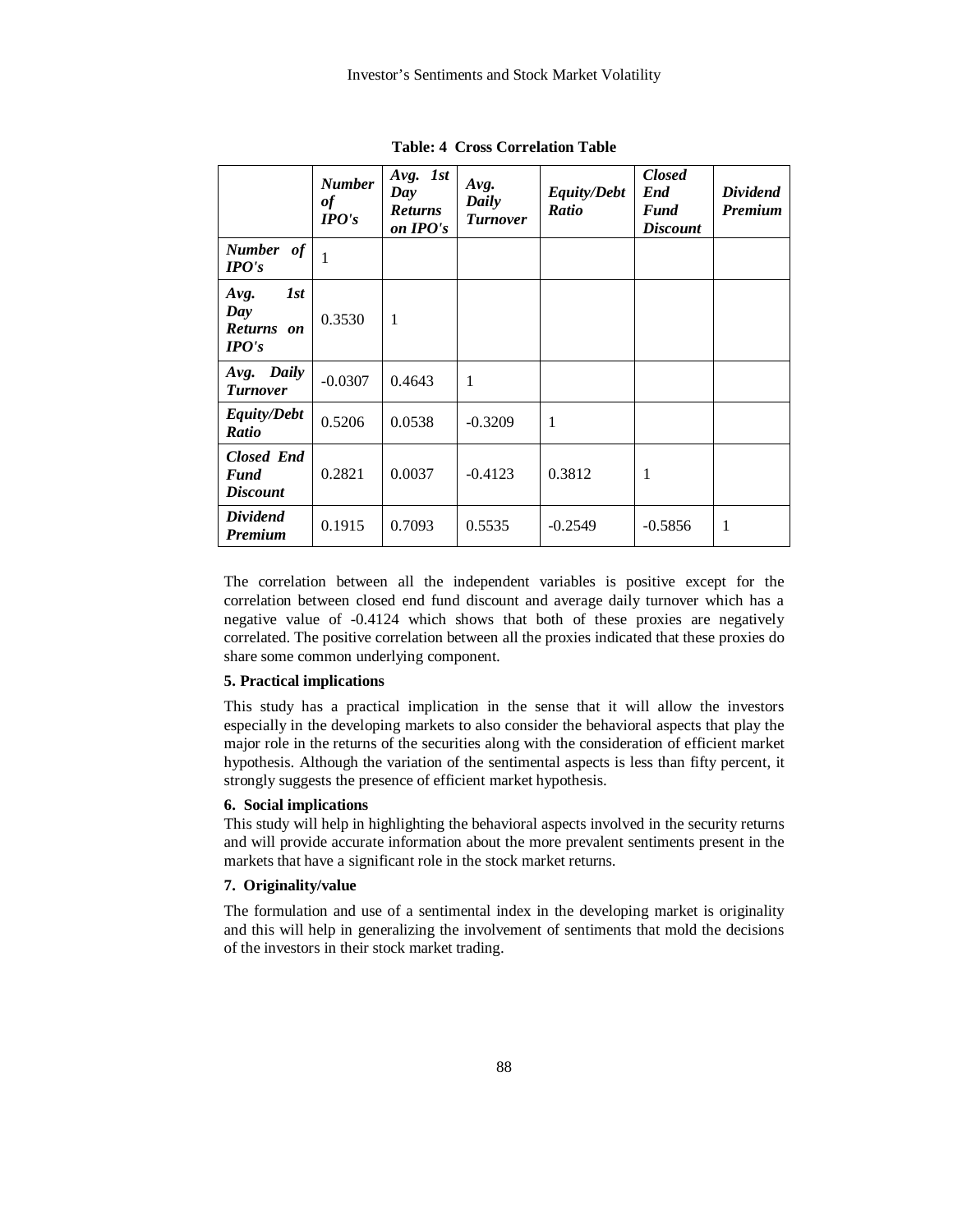## **8. Conclusion**

In the lights of the above results it can be concluded that the sentiments of the investors do play an important role in the stock market returns in the Karachi stock exchange. So, the effect of investor's sentiments on the stock market returns even in the weak efficient form of market is observable. There is a debate that whether stock market returns are affected by investor's sentiments and our tests on Karachi stock exchange data confirms that. Although the level of variation is low, i.e. 37.60 percent suggesting that the remaining variation can be attributed to the other proxies that we have not included in our sentiment equation. Also sentimental factor is not the only factor responsible for the volatility in the stock market returns, therefore the low variation due to the regressors also confirms that the fundamental analysis of the listed stocks companies by the investors is also important in shaping their decision to purchase these shares. Even in efficient market hypothesis is unable to convince all the investors that prices of the securities fully reflect all available information just because even in weak efficient and semi strong efficient form, the association between past and the current securities returns can be observed. So, even the fundamental or technical analysis of the companies to calculate the true or intrinsic value of the stock based on the available information is not sufficient to explain the volatility of stock market returns but investors sentiments also play an important role in the volatility of stock market returns.

## **REFRENCES**

Al-Khazali, O.A. and Zoubi, T. (2010).The Saturday effect in emerging stock markets: a stochastic dominance approach*. International Journal of Emerging Markets*, 5(2), 227- 246.

Baker, M. and Wurgler, J. (2007).Investor Sentiment in the Stock Markets. *Journal of Economic Perspectives*,21(2), 129-151.

Baker, M., Wurgler, J. and Yuan, Y.(2009).Global, Local, and Contagious Investor Sentiment.*Journal of Financial Economics*, 104 (2), 272-287.

Białkowskia, J., Etebarib, A. and Wisniewskic, T.P. (2012). Fast profits: Investor sentiment and stock returns during Ramadan*. Journal of Banking & Finance*, 36(3), 835- 845.

C,L., Zhuang, X. and Song, D. (2012). Investor sentiments in the Chinese Stock Market: an empirical analysis. *Applied Economics letters*, 19(4), 345-348.

Depenchuk, I.O., Compton, W.S. and Kunkel, R.A. (2010).Ukrainian financial Markets: an examination of calendar anomalies*. Managerial Finance*, 36(6), 502-510.

Finter, P., Ruenzi, A.N. and Ruenzi, S. (2012). The Impact of Investor Sentiment on the German stock Markets. *Journal of Business Economics*, 82(2), 133-163.

Glaser, M., Schmitz, P. and Weber, M. (2009).Individual Investor Sentiment and Stock Returns: What Do We Learn from Warrant Traders, [Online] Available: papers.ssrn.com/sol3/papers.cfm?abstract\_id=923526

Glushkov, D. (2005). Sentiment beta*. Working Paper Series*, [Online] Available: papers.ssrn.com/sol3/papers.cfm?abstract\_id=862444